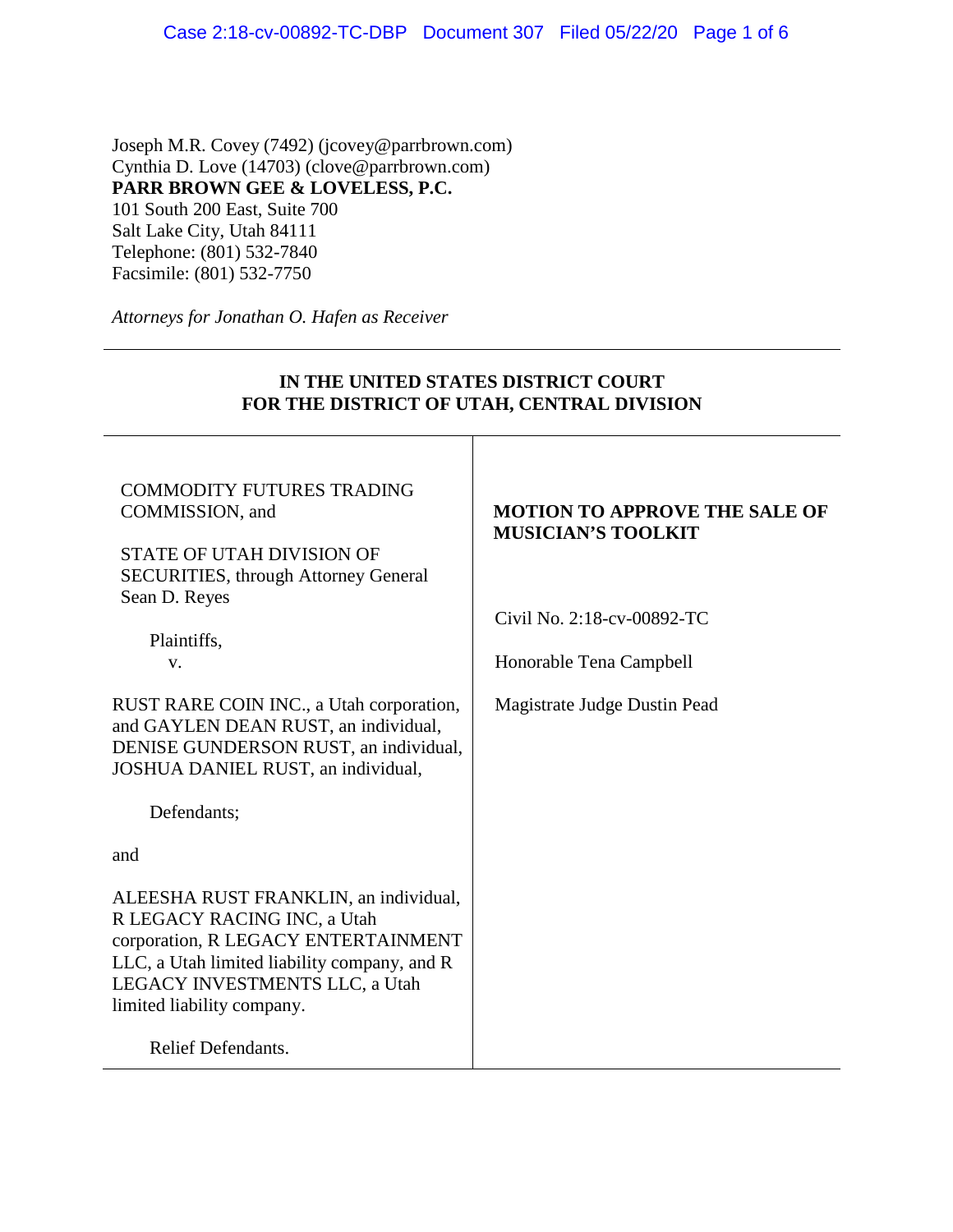## Case 2:18-cv-00892-TC-DBP Document 307 Filed 05/22/20 Page 2 of 6

Jonathan O. Hafen, the Court-Appointed Receiver (the "Receiver") for the assets of Rust Rare Coin, Inc., Gaylen D. Rust, Denise G. Rust, and Joshua D. Rust (collectively, "Defendants") and Aleesha Rust Franklin, R Legacy Racing Inc., R Legacy Entertainment LLC, and R Legacy Investments LLC (collectively, "Relief Defendants" and, together with Defendants, "Receivership Defendants"), respectfully requests authority from the Court to sell Musician's Toolkit, as described below.

On November 27, 2018, the Court entered an Order Appointing Receiver and Staying Litigation (the "Order"). *See* Dkt. No. 54. Pursuant to paragraph 18 of the Order, the Receiver was authorized to take immediate possession of all non-exempt personal property of the Receivership Defendants. *Id.* ¶ 18. Paragraph 36 of the Order authorized the Receiver to "transfer, compromise, or otherwise dispose of any nonexempt Receivership Property, other than real estate, in the ordinary course of business, on terms and in the manner the Receiver deems most beneficial to the Receivership Estate." *Id.* ¶ 36. Through this Motion, the Receiver respectfully requests permission to sell Musician's Toolkit and any of its assets.

## **I. Musician's Toolkit.**

Musician's Toolkit is an internet-based, music education platform that is designed to assist individuals, music educators, and professional musicians with music education.<sup>1</sup> The website for Musician's Toolkit features thousands of hours of high-quality music instructional videos and a custom learning-management system to assist instructors not only in teaching a variety of musical instruments but also to assist in monitoring the progress of their students. During the development of Musician's Toolkit, the Receivership Defendants devoted significant resources to collecting and

<sup>&</sup>lt;sup>1</sup> Musician's Toolkit is a DBA registered by Defendant, Denise G. Rust, and owned by Relief Defendant, R. Legacy Entertainment, LLC. The DBA registration has expired.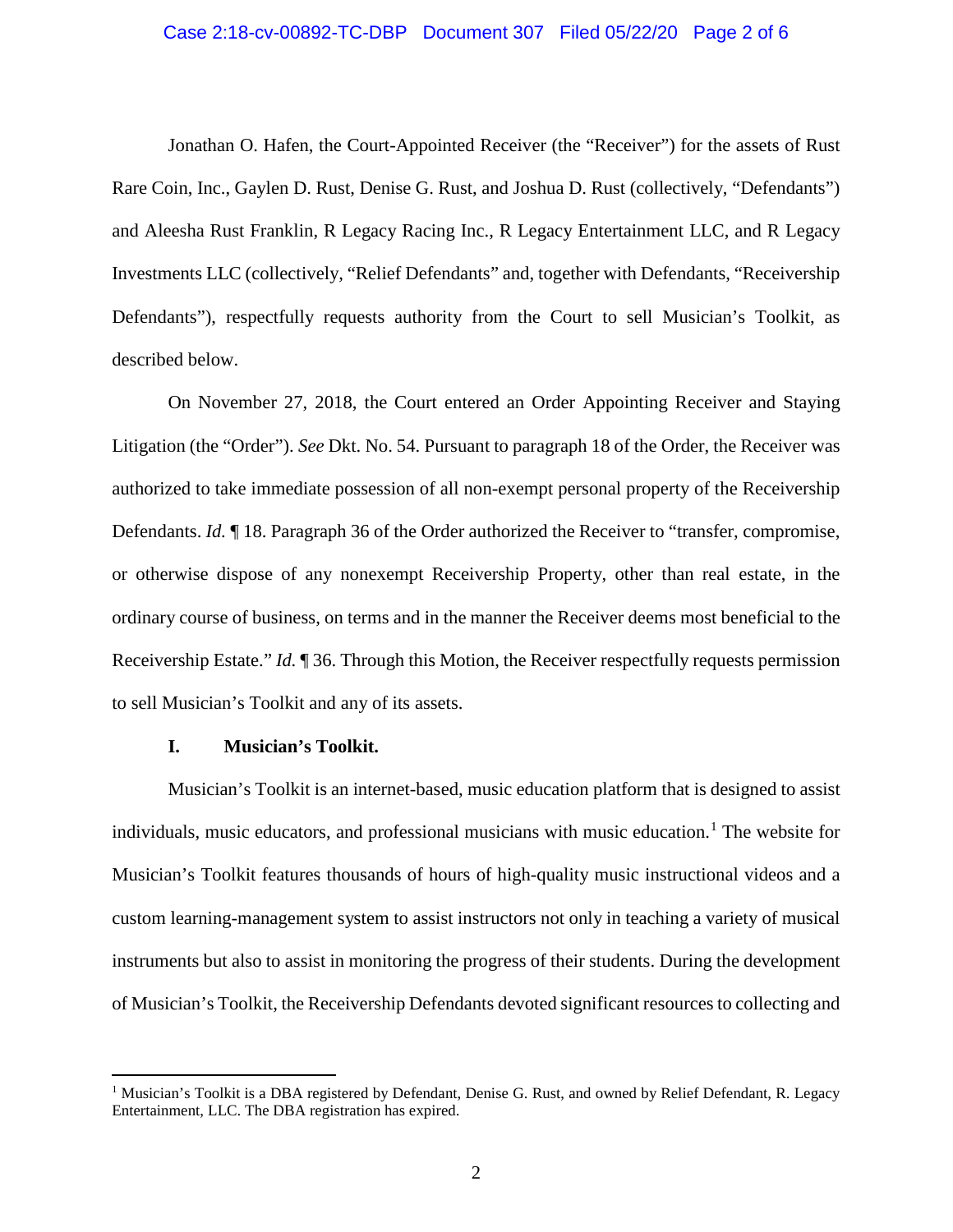## Case 2:18-cv-00892-TC-DBP Document 307 Filed 05/22/20 Page 3 of 6

producing the video content and interactive software for the Musician's Toolkit site. The Receivership Defendants contracted with numerous musicians and performers, leased a sound studio and office space, purchased professional-grade recording and sound- and video-editing equipment, and employed a team of editors, videographers, and administrative staff to create the web-based content for Musician's Toolkit.<sup>2</sup> In spite of the extraordinary expenditure by the Receivership Defendants—together with the development of an extensive library of professional, high-quality instructional videos—there is no evidence that Musician's Toolkit ever realized more than a few thousand dollars in monthly subscription fees.

#### **II. The Receiver's Efforts to Market Musician's Toolkit.**

The Receiver has met with Defendant, Gaylen Rust, on a number of occasions to attempt to determine the value of the Musician's Toolkit assets and to attempt to determine who may be interested in acquiring these assets. The Receiver has also been in contact with former Musician's Toolkit personnel in order to both identify potential purchasers for the assets and to evaluate competing offers.

In addition, the Receiver has continued to pay the web-hosting fees for Musician's Toolkit in order to keep the website active. All of the content that was available on the Musician's Toolkit site on the day the Receivership was created has remained active on the site from that time to the present. Though the Receiver has not specifically marketed subscriptions to the site, the site continues to have a small number of active subscribers who pay a periodic subscription fee for use of its content. In addition, small number of new subscribers have enrolled on the site during the pendency of the Receivership. The subscription fees for the site have been collected by the web-

 $2$  The physical assets of Musician's Toolkit, including computers and office equipment, were the subject of a separate motion and sale.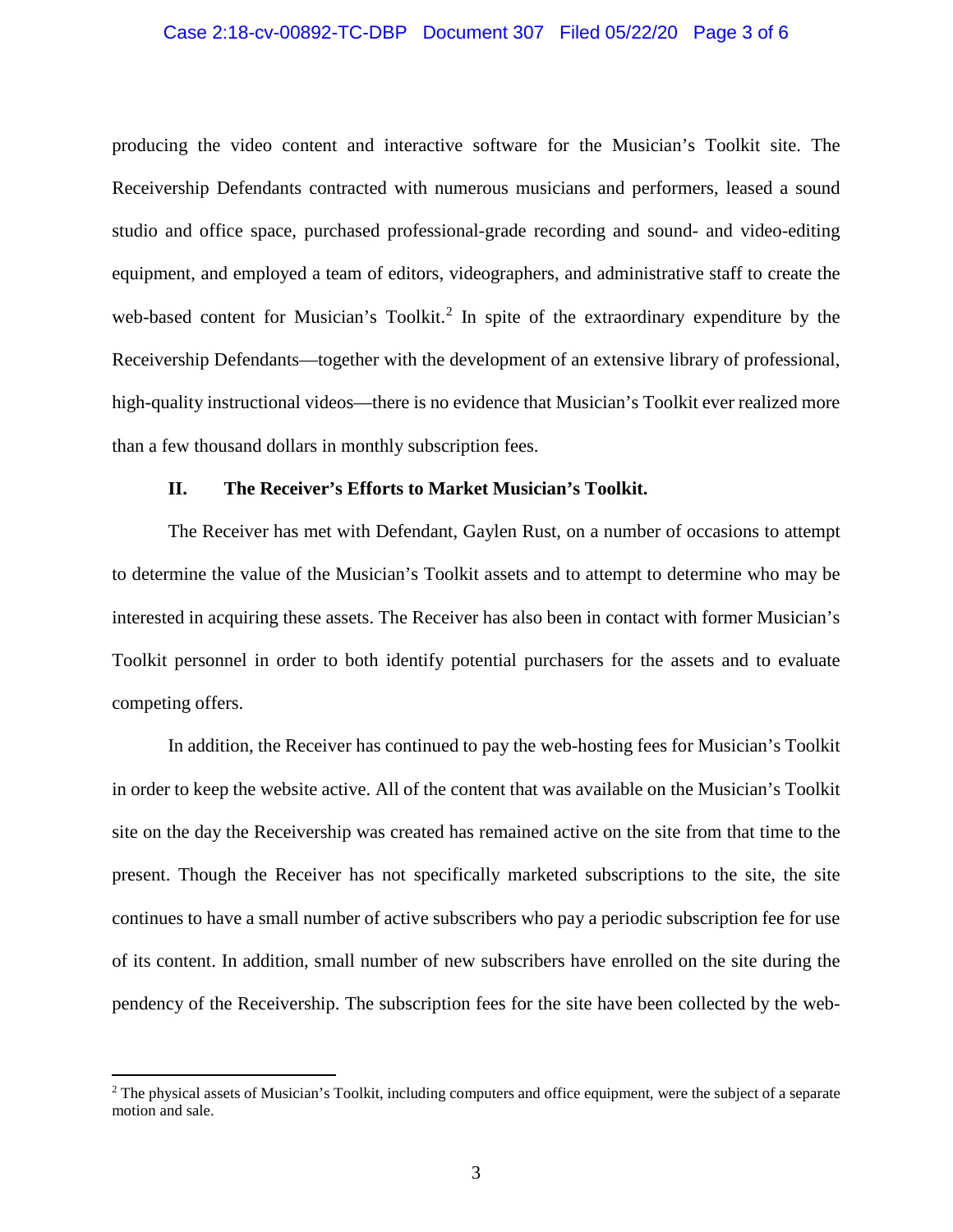#### Case 2:18-cv-00892-TC-DBP Document 307 Filed 05/22/20 Page 4 of 6

hosting company, and will be addressed in this Motion below.

Marketing Musician's Toolkit to potential buyers presents a number of challenges. To begin with, while Musician's Toolkit offers students and music education professionals a number of unique tools to monitor their own performance or the performance of their students, Musician's Toolkit is, at bottom, a web-based educational platform that must compete not only against a large number of similar web-based music education platforms, but also against a vast array of online music education options available without cost on the internet, including sites like Youtube.com. In addition to these challenges, Musician's Toolkit contracted with a large number of professional musicians. The Receiver intends to sell Musician's Toolkit as-is, and does not believe that any effort to administer any contractual relationships that Musician's Toolkit may have with any of these contractors would be a reasonable use of the assets of the Receivership Estate.

#### **III. Offer to Purchase Musician's Toolkit.**

The Receiver has received three separate offers to purchase the assets of Musician's Toolkit in response to inquiries from the Receiver. None of these offers have approached the amounts that the Receiver believes the Receivership Defendants expended in developing the content for Musician's Toolkit. However, after a year-and-a-half of efforts to determine the value of and locate buyers for Musician's Toolkit, the Receiver believes that the offer presented in this Motion is the best that the Receivership Estate is likely to receive for the assets of Musician's Toolkit. Moreover, each potential buyer has been informed of this offer and the Receiver is convinced that no superior offer is forthcoming.

To date, the best offer received for Musician's Toolkit is an offer to purchase the assets "as is where is" and without representation or warranty from Edsplain LLC for \$25,000 cash, plus a 7% share of gross revenues from Musician's Toolkit for the term of 18 months.

4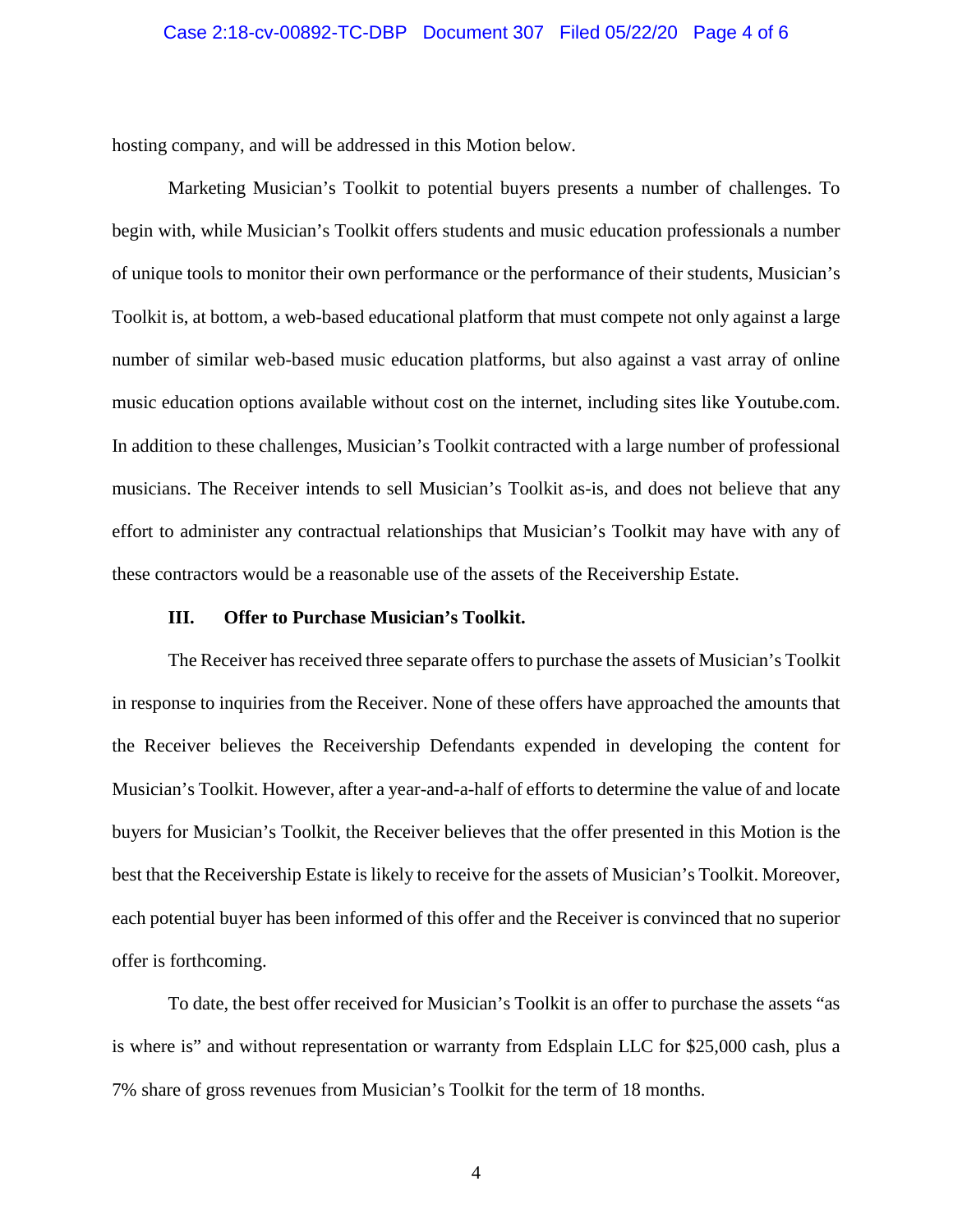## **IV. Conclusion.**

The Receiver therefore seeks an order approving the sale of Musician's Toolkit to Edsplain LLC for \$25,000, plus 7% of gross revenues from Musician's Toolkit for the term of 18 months up to \$70,000, payable on a quarterly basis. The Receiver also seeks an order authorizing the Receiver to take possession of the subscription fees held by the web-hosting company, currently valued at approximately \$23,664.19, and to add them to the Receivership Estate.

A proposed Order is attached hereto.

DATED this 22nd day of May 2020.

# **PARR BROWN GEE & LOVELESS**

 */s/ Joseph M.R. Covey* Joseph M.R. Covey 101 South 200 East, Suite 700 Salt Lake City, UT 84111 (801) 532-7840 jcovey@parrbrown.com *Attorney for Receiver Jonathan O. Hafen*